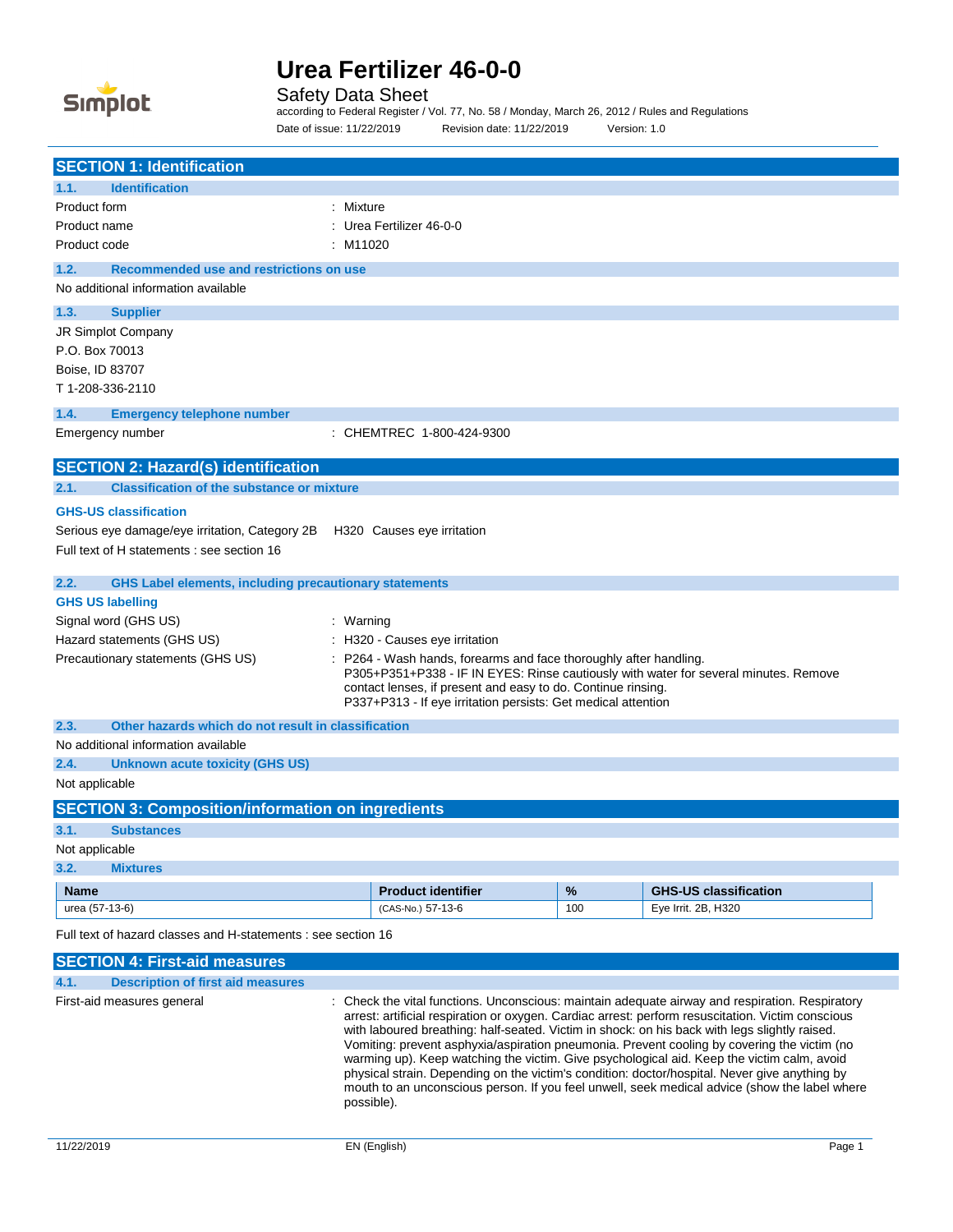## Safety Data Sheet

according to Federal Register / Vol. 77, No. 58 / Monday, March 26, 2012 / Rules and Regulations

| First-aid measures after inhalation                                     | : Remove person to fresh air and keep comfortable for breathing. Remove the victim into fresh<br>air. Respiratory problems: consult a doctor/medical service. Allow affected person to breathe<br>fresh air. Allow the victim to rest.                                                                                                                                                                                               |
|-------------------------------------------------------------------------|--------------------------------------------------------------------------------------------------------------------------------------------------------------------------------------------------------------------------------------------------------------------------------------------------------------------------------------------------------------------------------------------------------------------------------------|
| First-aid measures after skin contact                                   | : Rinse with water. Soap may be used. Do not apply (chemical) neutralizing agents. Take victim<br>to a doctor if irritation persists. Remove affected clothing and wash all exposed skin area with<br>mild soap and water, followed by warm water rinse. Wash skin with plenty of water.                                                                                                                                             |
| First-aid measures after eye contact                                    | : IF IN EYES: Rinse cautiously with water for several minutes. Remove contact lenses, if present<br>and easy to do. Continue rinsing. Rinse with water. Do not apply neutralizing agents. Take<br>victim to an ophthalmologist if irritation persists. Rinse cautiously with water for several<br>minutes. Remove contact lenses, if present and easy to do. Continue rinsing. If eye irritation<br>persists: Get medical attention. |
| First-aid measures after ingestion                                      | : Rinse mouth with water. Immediately after ingestion: give lots of water to drink. Do not induce<br>vomiting. Call Poison Information Centre (www.big.be/antigif.html). Consult a doctor/medical<br>service if you feel unwell. Ingestion of large quantities: immediately to hospital. Rinse mouth.<br>Do NOT induce vomiting. Obtain emergency medical attention. Call a poison center or a doctor<br>if you feel unwell.         |
| 4.2.<br>Most important symptoms and effects (acute and delayed)         |                                                                                                                                                                                                                                                                                                                                                                                                                                      |
| Potential adverse human health effects and<br>symptoms                  | : Based on available data, the classification criteria are not met.                                                                                                                                                                                                                                                                                                                                                                  |
| Symptoms/effects after inhalation                                       | : AFTER INHALATION OF DUST: Dry/sore throat. Coughing.                                                                                                                                                                                                                                                                                                                                                                               |
| Symptoms/effects after eye contact                                      | : Redness of the eye tissue. Causes eye irritation. mild eye irritation.                                                                                                                                                                                                                                                                                                                                                             |
| Symptoms/effects after ingestion                                        | : Nausea. Vomiting. Cramps/uncontrolled muscular contractions.                                                                                                                                                                                                                                                                                                                                                                       |
| Chronic symptoms                                                        | : No effects known.                                                                                                                                                                                                                                                                                                                                                                                                                  |
| 4.3.<br>Immediate medical attention and special treatment, if necessary |                                                                                                                                                                                                                                                                                                                                                                                                                                      |
| Treat symptomatically.                                                  |                                                                                                                                                                                                                                                                                                                                                                                                                                      |
| <b>SECTION 5: Fire-fighting measures</b>                                |                                                                                                                                                                                                                                                                                                                                                                                                                                      |
| 5.1.<br>Suitable (and unsuitable) extinguishing media                   |                                                                                                                                                                                                                                                                                                                                                                                                                                      |
| Suitable extinguishing media                                            | : EXTINGUISHING MEDIA FOR SURROUNDING FIRES: All extinguishing media allowed.<br>Foam. Dry powder. Carbon dioxide. Water spray. Sand.                                                                                                                                                                                                                                                                                                |
| Unsuitable extinguishing media                                          | : No unsuitable extinguishing media known. Do not use a heavy water stream.                                                                                                                                                                                                                                                                                                                                                          |
| 5.2.<br>Specific hazards arising from the chemical                      |                                                                                                                                                                                                                                                                                                                                                                                                                                      |
| Fire hazard                                                             | : DIRECT FIRE HAZARD: Non combustible. INDIRECT FIRE HAZARD: Reactions involving a<br>fire hazard: see "Reactivity Hazard".                                                                                                                                                                                                                                                                                                          |
| <b>Explosion hazard</b>                                                 | : INDIRECT EXPLOSION HAZARD: Reactions with explosion hazards: see "Reactivity Hazard".                                                                                                                                                                                                                                                                                                                                              |
| 5.3.<br>Special protective equipment and precautions for fire-fighters  |                                                                                                                                                                                                                                                                                                                                                                                                                                      |
| Precautionary measures fire                                             | : Exposure to fire/heat: keep upwind. Exposure to fire/heat: consider evacuation. Exposure to<br>fire/heat: have neighbourhood close doors and windows.                                                                                                                                                                                                                                                                              |
| Firefighting instructions                                               | : Cool tanks/drums with water spray/remove them into safety. Dilute toxic gases with water<br>spray. Use water spray or fog for cooling exposed containers. Exercise caution when fighting<br>any chemical fire. Prevent fire fighting water from entering the environment.                                                                                                                                                          |
| Protection during firefighting                                          | Heat/fire exposure: compressed air/oxygen apparatus. Do not enter fire area without proper<br>protective equipment, including respiratory protection. Do not attempt to take action without                                                                                                                                                                                                                                          |

| <b>SECTION 6: Accidental release measures</b> |                                                                     |  |                                                                                                                                                                                                                                                                        |
|-----------------------------------------------|---------------------------------------------------------------------|--|------------------------------------------------------------------------------------------------------------------------------------------------------------------------------------------------------------------------------------------------------------------------|
| 6.1.                                          | Personal precautions, protective equipment and emergency procedures |  |                                                                                                                                                                                                                                                                        |
| 6.1.1.                                        | For non-emergency personnel                                         |  |                                                                                                                                                                                                                                                                        |
|                                               | Protective equipment                                                |  | : Gloves. Protective clothing. Dust cloud production: compressed air/oxygen apparatus. See<br>"Material-Handling" to select protective clothing.                                                                                                                       |
|                                               | Emergency procedures                                                |  | : Ventilate spillage area. Mark the danger area. Prevent dust cloud formation, e.g. by wetting. No<br>naked flames. Wash contaminated clothes. In case of reactivity hazard: consider evacuation.<br>Evacuate unnecessary personnel. Avoid contact with skin and eyes. |
|                                               | Measures in case of dust release                                    |  | : In case of dust production: keep upwind. Dust production: have neighbourhood close doors and<br>windows.                                                                                                                                                             |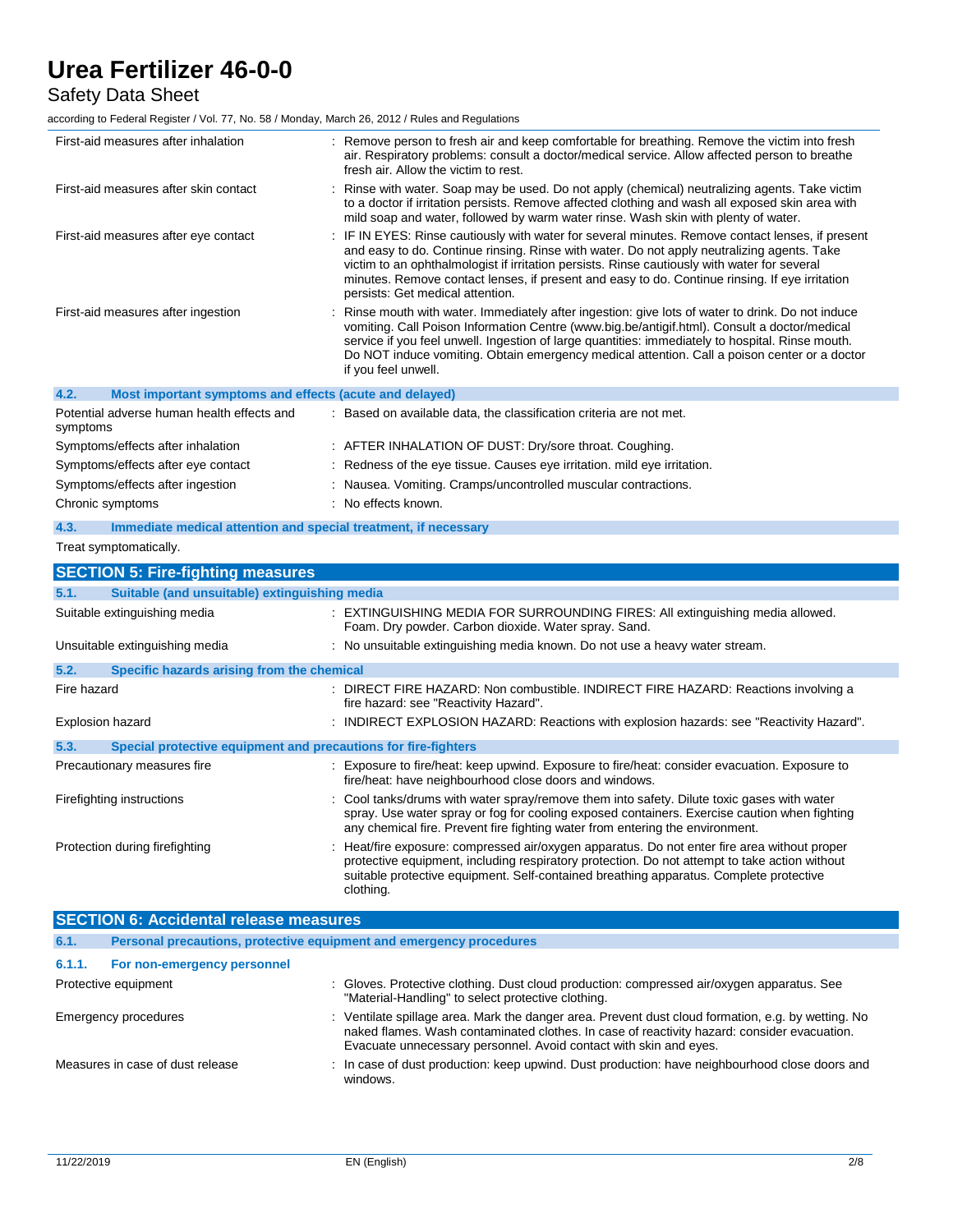## Safety Data Sheet

according to Federal Register / Vol. 77, No. 58 / Monday, March 26, 2012 / Rules and Regulations

| 6.1.2. | For emergency responders                             |                                                                                                                                                                                                                                                                                                                                                                                                                     |
|--------|------------------------------------------------------|---------------------------------------------------------------------------------------------------------------------------------------------------------------------------------------------------------------------------------------------------------------------------------------------------------------------------------------------------------------------------------------------------------------------|
|        | Protective equipment                                 | : Do not attempt to take action without suitable protective equipment. Equip cleanup crew with<br>proper protection. For further information refer to section 8: "Exposure controls/personal<br>protection".                                                                                                                                                                                                        |
|        | Emergency procedures                                 | : Ventilate area.                                                                                                                                                                                                                                                                                                                                                                                                   |
| 6.2.   | <b>Environmental precautions</b>                     |                                                                                                                                                                                                                                                                                                                                                                                                                     |
|        |                                                      | Avoid release to the environment. Prevent entry to sewers and public waters. Notify authorities if liquid enters sewers or public waters.                                                                                                                                                                                                                                                                           |
| 6.3.   | Methods and material for containment and cleaning up |                                                                                                                                                                                                                                                                                                                                                                                                                     |
|        | For containment                                      | : Contain released product, pump into suitable containers. Consult "Material-handling" to select<br>material of containers. Plug the leak, cut off the supply. Knock down/dilute dust cloud with<br>water spray.                                                                                                                                                                                                    |
|        | Methods for cleaning up                              | : Mechanically recover the product. Stop dust cloud by covering with sand/earth. Scoop solid<br>spill into closing containers. See "Material-handling" for suitable container materials. Clean<br>contaminated surfaces with an excess of water. Wash clothing and equipment after handling.<br>On land, sweep or shovel into suitable containers. Minimise generation of dust. Store away<br>from other materials. |
|        | Other information                                    | : Dispose of materials or solid residues at an authorized site.                                                                                                                                                                                                                                                                                                                                                     |
| 6.4.   | <b>Reference to other sections</b>                   |                                                                                                                                                                                                                                                                                                                                                                                                                     |
|        |                                                      |                                                                                                                                                                                                                                                                                                                                                                                                                     |

See Heading 8. Exposure controls and personal protection. For further information refer to section 13.

| <b>SECTION 7: Handling and storage</b>                               |                                                                                                                                                                                                                                                                                                                                                                                                                                                                                                                                                                                                                                                                                                                                                  |
|----------------------------------------------------------------------|--------------------------------------------------------------------------------------------------------------------------------------------------------------------------------------------------------------------------------------------------------------------------------------------------------------------------------------------------------------------------------------------------------------------------------------------------------------------------------------------------------------------------------------------------------------------------------------------------------------------------------------------------------------------------------------------------------------------------------------------------|
| <b>Precautions for safe handling</b><br>7.1.                         |                                                                                                                                                                                                                                                                                                                                                                                                                                                                                                                                                                                                                                                                                                                                                  |
| Precautions for safe handling                                        | : Ensure good ventilation of the work station. Comply with the legal requirements. Remove<br>contaminated clothing immediately. Clean contaminated clothing. Thoroughly clean/dry the<br>installation before use. Avoid raising dust. Use earthed equipment. Keep away from naked<br>flames/heat. Observe normal hygiene standards. Keep container tightly closed. Carry<br>operations in the open/under local exhaust/ventilation or with respiratory protection. Wash<br>hands and other exposed areas with mild soap and water before eating, drinking or smoking<br>and when leaving work. Provide good ventilation in process area to prevent formation of<br>vapour. Avoid contact with skin and eyes. Wear personal protective equipment. |
| Hygiene measures                                                     | : Do not eat, drink or smoke when using this product. Always wash hands after handling the<br>product.                                                                                                                                                                                                                                                                                                                                                                                                                                                                                                                                                                                                                                           |
| Conditions for safe storage, including any incompatibilities<br>7.2. |                                                                                                                                                                                                                                                                                                                                                                                                                                                                                                                                                                                                                                                                                                                                                  |
| Storage conditions                                                   | : Keep only in the original container in a cool, well ventilated place away from : Keep container<br>closed when not in use. Store in a well-ventilated place. Keep cool.                                                                                                                                                                                                                                                                                                                                                                                                                                                                                                                                                                        |
| Incompatible products                                                | : Strong bases. Strong acids.                                                                                                                                                                                                                                                                                                                                                                                                                                                                                                                                                                                                                                                                                                                    |
| Incompatible materials                                               | : Sources of ignition. Direct sunlight.                                                                                                                                                                                                                                                                                                                                                                                                                                                                                                                                                                                                                                                                                                          |
| Heat and ignition sources                                            | : KEEP SUBSTANCE AWAY FROM: heat sources.                                                                                                                                                                                                                                                                                                                                                                                                                                                                                                                                                                                                                                                                                                        |
| Information on mixed storage                                         | : KEEP SUBSTANCE AWAY FROM: oxidizing agents. (strong) acids. halogens. water/moisture.                                                                                                                                                                                                                                                                                                                                                                                                                                                                                                                                                                                                                                                          |
| Storage area                                                         | : Store in a dry area. Keep out of direct sunlight. Keep container in a well-ventilated place. Meet<br>the legal requirements.                                                                                                                                                                                                                                                                                                                                                                                                                                                                                                                                                                                                                   |
| Special rules on packaging                                           | SPECIAL REQUIREMENTS: hermetical. watertight. dry. clean. correctly labelled. meet the<br>legal requirements. Secure fragile packagings in solid containers.                                                                                                                                                                                                                                                                                                                                                                                                                                                                                                                                                                                     |
| Packaging materials                                                  | : SUITABLE MATERIAL: stainless steel. synthetic material. glass. cardboard. wood. MATERIAL<br>TO AVOID: carbon steel. copper. bronze.                                                                                                                                                                                                                                                                                                                                                                                                                                                                                                                                                                                                            |

| <b>SECTION 8: Exposure controls/personal protection</b> |                           |  |
|---------------------------------------------------------|---------------------------|--|
| 8.1.                                                    | <b>Control parameters</b> |  |
|                                                         | urea (57-13-6) (57-13-6)  |  |
|                                                         | Not applicable            |  |

| 8.2. | Appropriate engineering controls |                                                |
|------|----------------------------------|------------------------------------------------|
|      | Appropriate engineering controls | : Ensure good ventilation of the work station. |
|      | Environmental exposure controls  | : Avoid release to the environment.            |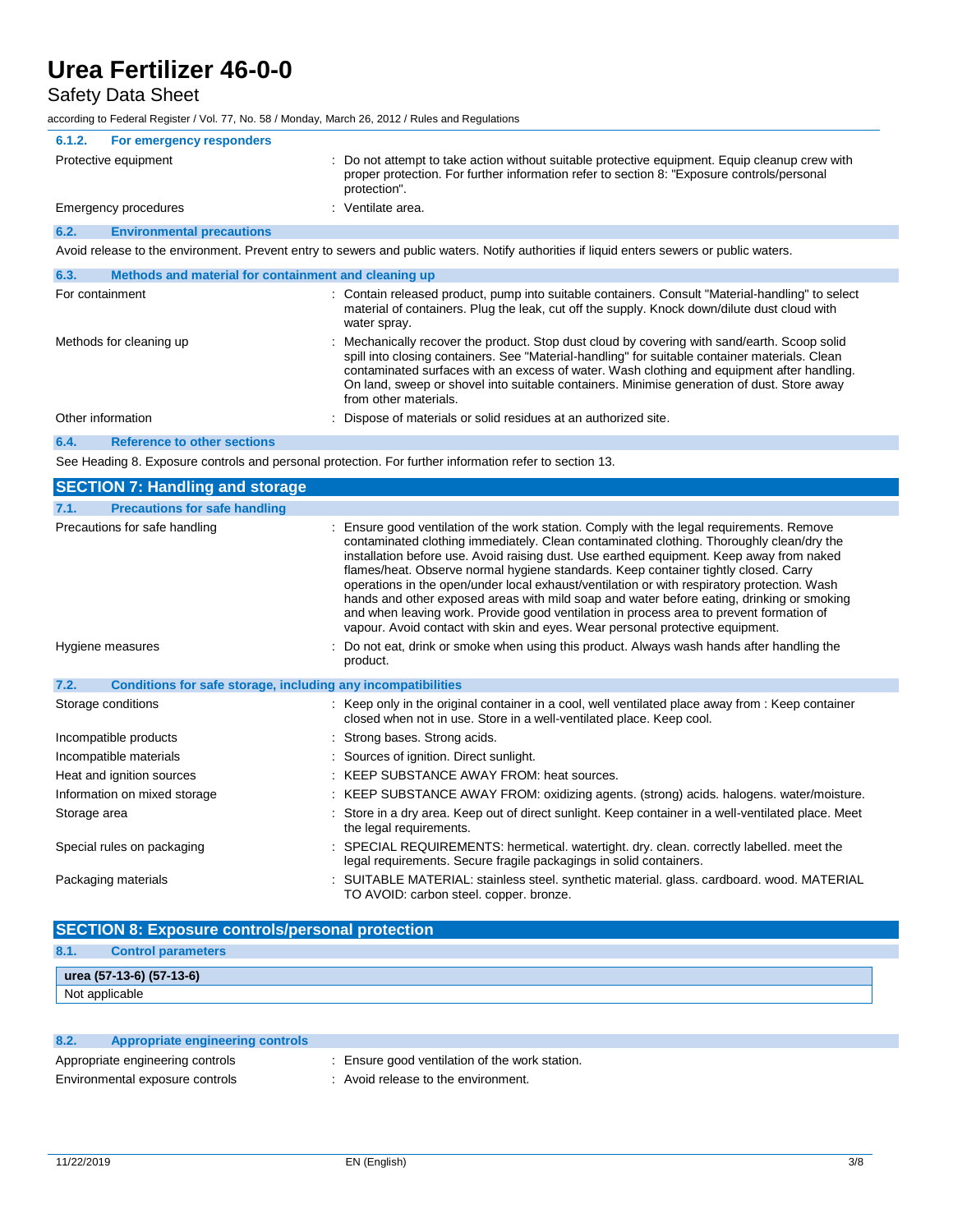## Safety Data Sheet

according to Federal Register / Vol. 77, No. 58 / Monday, March 26, 2012 / Rules and Regulations

**8.3. Individual protection measures/Personal protective equipment**

### **Personal protective equipment:**

Avoid all unnecessary exposure.

### **Materials for protective clothing:**

GIVE EXCELLENT RESISTANCE: No data available. GIVE GOOD RESISTANCE: butyl rubber. chloroprene rubber. PVC. GIVE LESS RESISTANCE: No data available. GIVE POOR RESISTANCE: neoprene. nitrile rubber. viton

### **Hand protection:**

Gloves. Wear protective gloves.

### **Eye protection:**

Face shield. In case of dust production: protective goggles. Chemical goggles or safety glasses. Safety glasses

#### **Skin and body protection:**

Protective clothing. In case of dust production: head/neck protection. In case of dust production: dustproof clothing

#### **Respiratory protection:**

Dust production: dust mask with filter type P1. Wear appropriate mask

#### **Other information:**

Do not eat, drink or smoke during use.

| <b>SECTION 9: Physical and chemical properties</b>            |                                                                                                                                                                   |
|---------------------------------------------------------------|-------------------------------------------------------------------------------------------------------------------------------------------------------------------|
| Information on basic physical and chemical properties<br>9.1. |                                                                                                                                                                   |
| Physical state                                                | : Solid                                                                                                                                                           |
| Appearance                                                    | : Crystalline solid. Crystalline powder. Little spheres. Grains.                                                                                                  |
| Colour                                                        | : White                                                                                                                                                           |
| Odour                                                         | Odourless In moist air: Ammonia odour                                                                                                                             |
| Odour threshold                                               | No data available                                                                                                                                                 |
| рH                                                            | $: 7.2(10\%)$                                                                                                                                                     |
| pH solution                                                   | $: 10 \%$                                                                                                                                                         |
| Melting point                                                 | 133 °C                                                                                                                                                            |
| Freezing point                                                | Not applicable                                                                                                                                                    |
| Boiling point                                                 | Not applicable                                                                                                                                                    |
| Flash point                                                   | : Not applicable                                                                                                                                                  |
| Relative evaporation rate (butylacetate=1)                    | : No data available                                                                                                                                               |
| Flammability (solid, gas)                                     | Non flammable.                                                                                                                                                    |
| Vapour pressure                                               | $: < 0.01$ hPa                                                                                                                                                    |
| Vapour pressure at 50 °C                                      | $: < 0.01$ hPa                                                                                                                                                    |
| Relative vapour density at 20 °C                              | : 2.1                                                                                                                                                             |
| Relative density                                              | : 1.33                                                                                                                                                            |
| Density                                                       | : 1335 kg/m <sup>3</sup>                                                                                                                                          |
| Molecular mass                                                | $: 60.07$ g/mol                                                                                                                                                   |
| Solubility                                                    | Soluble in water. Soluble in ethanol. Soluble in acetic acid. Soluble in pyrimidine. Soluble in<br>hydrogenchloride.<br>Water: 100 g/100ml<br>Ethanol: 10 g/100ml |
| Log Pow                                                       | : < -1.73 (Experimental value; EU Method A.8: Partition Coefficient)                                                                                              |
| Auto-ignition temperature                                     | : Not applicable                                                                                                                                                  |
| Decomposition temperature                                     | $:$ > 133 °C                                                                                                                                                      |
| Viscosity, kinematic                                          | : $1.498$ mm <sup>2</sup> /s                                                                                                                                      |
| Viscosity, dynamic                                            | : $0.002$ Pa s (20 °C)                                                                                                                                            |
| <b>Explosive limits</b>                                       | Not applicable                                                                                                                                                    |
| <b>Explosive properties</b>                                   | : No data available                                                                                                                                               |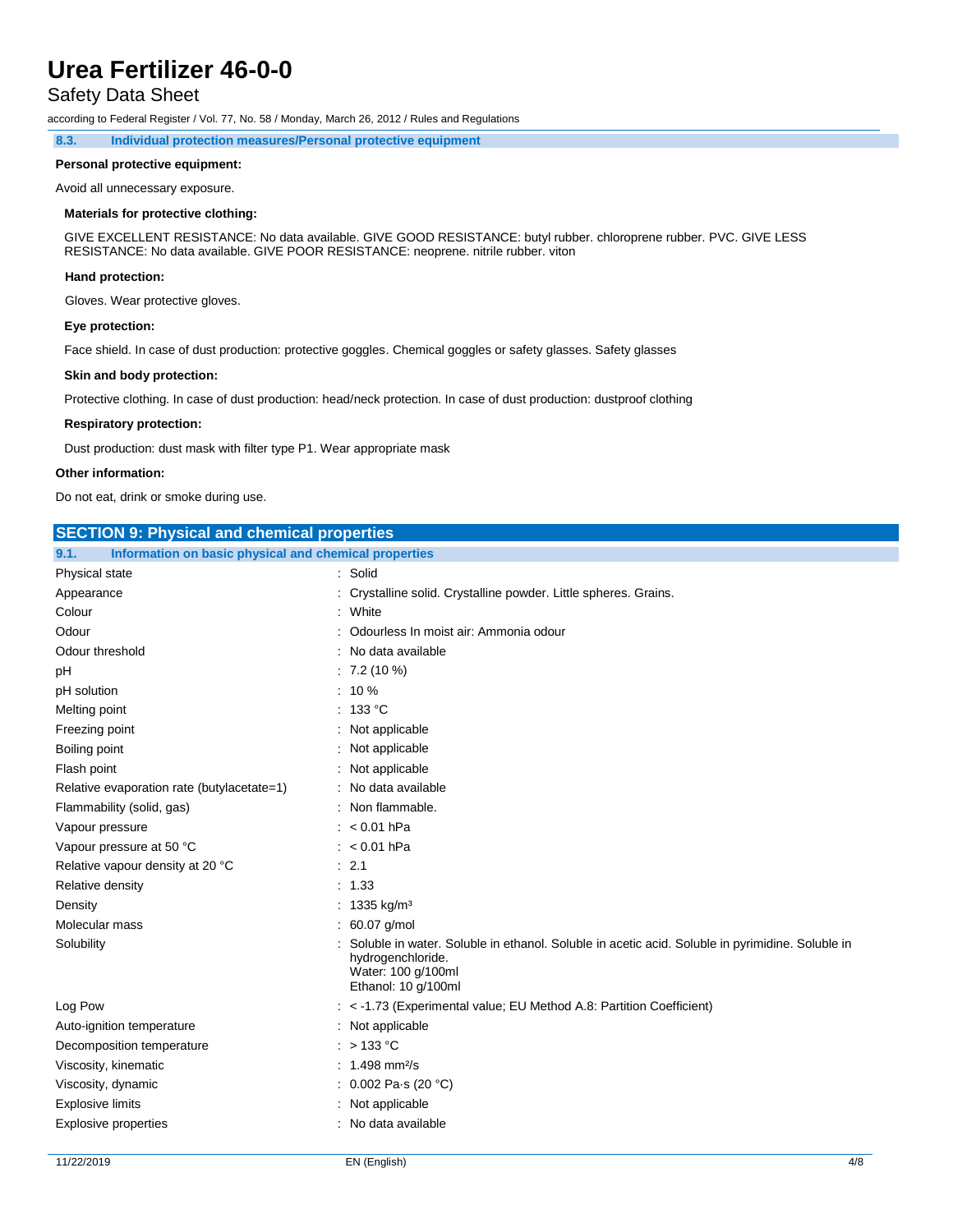## Safety Data Sheet

according to Federal Register / Vol. 77, No. 58 / Monday, March 26, 2012 / Rules and Regulations

| Oxidising properties             | : No data available         |
|----------------------------------|-----------------------------|
| 9.2.<br><b>Other information</b> |                             |
| Saturation concentration         | : $< 0.01$ g/m <sup>3</sup> |
| VOC content                      | $: 0\%$                     |
| Other properties                 | : Hygroscopic.              |

## **SECTION 10: Stability and reactivity**

## **10.1. Reactivity**

Decomposes slowly on exposure to water (moisture) and in moist air: release of corrosive gases/vapours (ammonia). On heating: release of toxic/corrosive/combustible gases/vapours (ammonia). On burning: release of toxic and corrosive gases/vapours (nitrous vapours, carbon monoxide carbon dioxide). Violent to explosive reaction with (some) halogens compounds: release of heat. Reacts with many compounds e.g.: with (strong) oxidizers: (increased) risk of fire/explosion.

| 10.2.<br><b>Chemical stability</b>                   |                                                                                                                       |
|------------------------------------------------------|-----------------------------------------------------------------------------------------------------------------------|
| Stable under normal conditions.                      |                                                                                                                       |
| 10.3.<br><b>Possibility of hazardous reactions</b>   |                                                                                                                       |
| Not established.                                     |                                                                                                                       |
| <b>Conditions to avoid</b><br>10.4.                  |                                                                                                                       |
| Direct sunlight. Extremely high or low temperatures. |                                                                                                                       |
| 10.5.<br>Incompatible materials                      |                                                                                                                       |
| Strong acids. Strong bases.                          |                                                                                                                       |
| 10.6.<br><b>Hazardous decomposition products</b>     |                                                                                                                       |
| fume. Carbon monoxide. Carbon dioxide.               |                                                                                                                       |
| <b>SECTION 11: Toxicological information</b>         |                                                                                                                       |
| 11.1.<br><b>Information on toxicological effects</b> |                                                                                                                       |
| Acute toxicity (oral)                                | : Not classified                                                                                                      |
| Acute toxicity (dermal)                              | : Not classified                                                                                                      |
| Acute toxicity (inhalation)                          | : Not classified                                                                                                      |
| <b>Urea Fertilizer 46-0-0</b>                        |                                                                                                                       |
| LD50 oral rat                                        | 8471 mg/kg (Rat; OECD 401: Acute Oral Toxicity; Literature study; 14300 mg/kg bodyweight;                             |
|                                                      | Rat; Experimental value)                                                                                              |
| LD50 dermal rat                                      | > 3200 mg/kg (Rat; Literature study)                                                                                  |
| LD50 dermal rabbit                                   | > 21000 mg/kg (Rabbit; Literature study)                                                                              |
| ATE US (oral)                                        | 8471 mg/kg bodyweight                                                                                                 |
| urea (57-13-6) (57-13-6)<br>LD50 oral rat            |                                                                                                                       |
|                                                      | 8471 mg/kg (Rat; OECD 401: Acute Oral Toxicity; Literature study; 14300 mg/kg bodyweight;<br>Rat; Experimental value) |
| LD50 dermal rat                                      | > 3200 mg/kg (Rat; Literature study)                                                                                  |
| LD50 dermal rabbit                                   | > 21000 mg/kg (Rabbit; Literature study)                                                                              |
| ATE US (oral)                                        | 8471 mg/kg bodyweight                                                                                                 |
| Skin corrosion/irritation                            | : Not classified                                                                                                      |
|                                                      | pH: 7.2 (10 %)                                                                                                        |
| Serious eye damage/irritation                        | : Causes eye irritation.                                                                                              |
|                                                      | pH: 7.2 (10 %)                                                                                                        |
| Respiratory or skin sensitisation                    | : Not classified                                                                                                      |
| Germ cell mutagenicity                               | : Not classified                                                                                                      |
| Carcinogenicity                                      | : Not classified                                                                                                      |
| Reproductive toxicity                                | Not classified                                                                                                        |
| STOT-single exposure                                 | : Not classified                                                                                                      |
| STOT-repeated exposure                               | : Not classified                                                                                                      |
| Aspiration hazard                                    | : Not classified                                                                                                      |
| Viscosity, kinematic                                 | : $1.498$ mm <sup>2</sup> /s                                                                                          |
| 11/22/2019                                           | EN (English)<br>$5/8$                                                                                                 |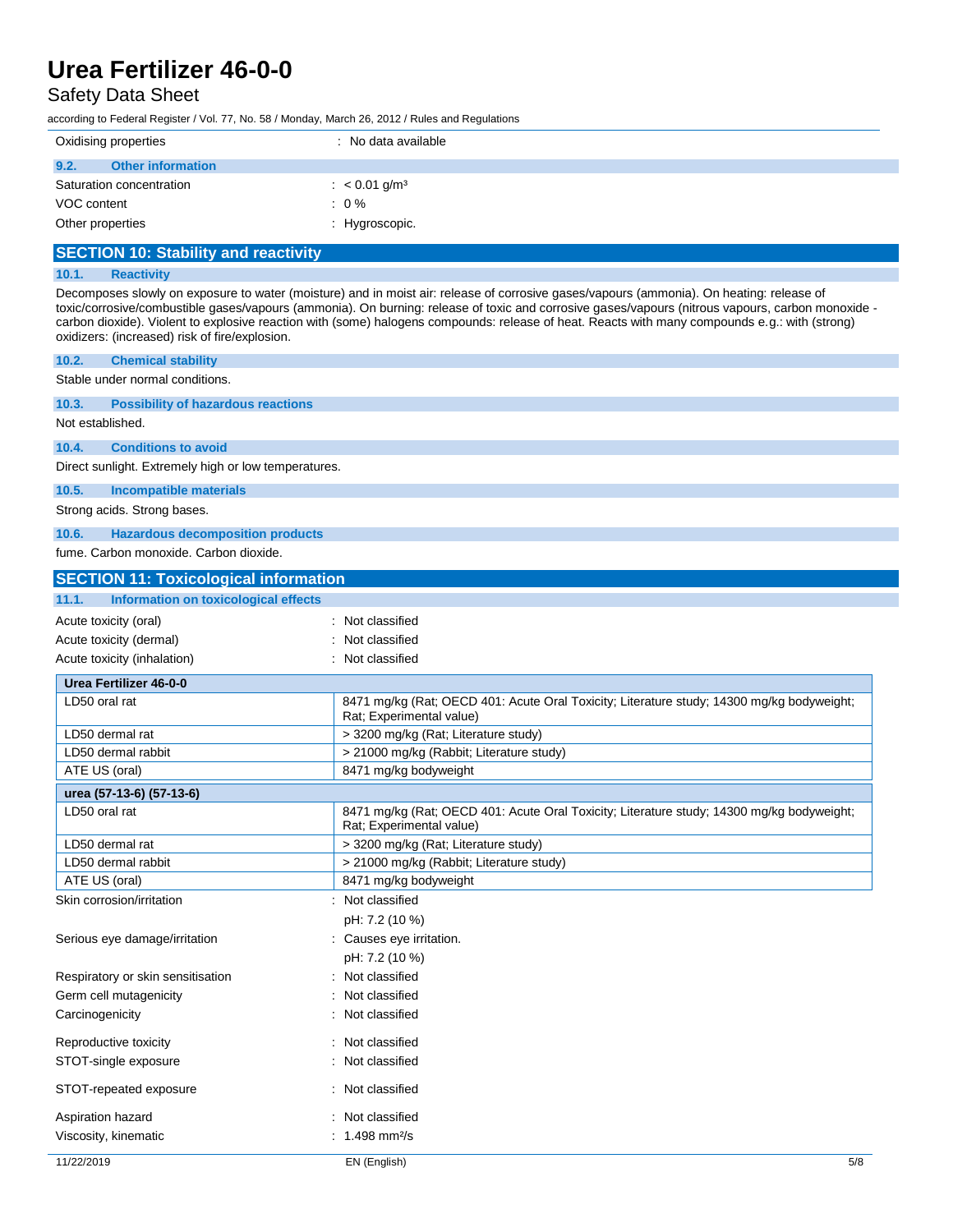## Safety Data Sheet

according to Federal Register / Vol. 77, No. 58 / Monday, March 26, 2012 / Rules and Regulations Potential adverse human health effects and symptoms : Based on available data, the classification criteria are not met. Symptoms/effects after inhalation : AFTER INHALATION OF DUST: Dry/sore throat. Coughing. Symptoms/effects after eye contact : Redness of the eye tissue. Causes eye irritation. mild eye irritation. Symptoms/effects after ingestion : Nausea. Vomiting. Cramps/uncontrolled muscular contractions. Chronic symptoms : No effects known. **SECTION 12: Ecological information 12.1. Toxicity** Ecology - general **interpretatal** : Not classified as dangerous for the environment according to the criteria of Regulation (EC) No 1272/2008. Ecology - air **included** : Not classified as dangerous for the ozone layer (Regulation (EC) No 1005/2009). Not included in the list of fluorinated greenhouse gases (Regulation (EC) No 842/2006). TA-Luft Klasse 5.2.5/I. Ecology - water states of the state of the cology - water states (LC50(96h) >1000 mg/l). Not harmful to fishes (LC50(96h) >1000 mg/l). Not harmful to invertebrates (Daphnia) (EC50 (48h) > 1000 mg/l). Not harmful to algae. **Urea Fertilizer 46-0-0** LC50 fish 1  $\vert$  > 6810 mg/l (96 h; Leuciscus idus; Nominal concentration) EC50 Daphnia 1  $\vert$  > 10000 mg/l (48 h; Daphnia magna; Nominal concentration) LC50 fish 2 17500 mg/l (96 h; Poecilia reticulata) EC50 Daphnia 2 > 10000 mg/l (24 h; Daphnia magna) TLM fish 1 17500 ppm (96 h; Poecilia reticulata) Threshold limit other aquatic organisms 1 | 120000 mg/l (16 h; Bacteria; Toxicity test) Threshold limit other aquatic organisms 2 > 10000 mg/l (Pseudomonas putida) Threshold limit algae 1 > 10000 mg/l (168 h; Scenedesmus quadricauda; Growth rate) Threshold limit algae 2 47 mg/l (192 h; Microcystis aeruginosa; Growth rate) **urea (57-13-6) (57-13-6)** LC50 fish 1  $\vert$  > 6810 mg/l (96 h; Leuciscus idus; Nominal concentration) EC50 Daphnia 1  $\vert$  > 10000 mg/l (48 h; Daphnia magna; Nominal concentration) LC50 fish 2 17500 mg/l (96 h; Poecilia reticulata) EC50 Daphnia 2 > 10000 mg/l (24 h; Daphnia magna) TLM fish 1 17500 ppm (96 h; Poecilia reticulata) Threshold limit other aquatic organisms 1 120000 mg/l (16 h; Bacteria; Toxicity test) Threshold limit other aquatic organisms 2 > 10000 mg/l (Pseudomonas putida) Threshold limit algae 1 > 10000 mg/l (168 h; Scenedesmus quadricauda; Growth rate) Threshold limit algae 2 47 mg/l (192 h; Microcystis aeruginosa; Growth rate)

### **12.2. Persistence and degradability**

| Urea Fertilizer 46-0-0        |                                                                 |
|-------------------------------|-----------------------------------------------------------------|
| Persistence and degradability | Inherently biodegradable. Hydrolysis in water. Not established. |
| <b>ThOD</b>                   | $0.27$ g O <sub>2</sub> /g substance                            |
| urea (57-13-6) (57-13-6)      |                                                                 |
| Persistence and degradability | Inherently biodegradable. Hydrolysis in water. Not established. |
| ThOD                          |                                                                 |

#### **12.3. Bioaccumulative potential**

| Urea Fertilizer 46-0-0        |                                                                    |  |
|-------------------------------|--------------------------------------------------------------------|--|
| BCF fish 1                    | (72 h; Brachydanio rerio; Fresh water)                             |  |
| BCF other aquatic organisms 1 | 11700 (Chlorella sp.)                                              |  |
| Log Pow                       | < -1.73 (Experimental value; EU Method A.8: Partition Coefficient) |  |
| Bioaccumulative potential     | Bioaccumulation: not applicable. Not established.                  |  |
| urea (57-13-6) (57-13-6)      |                                                                    |  |
| BCF fish 1                    | (72 h; Brachydanio rerio; Fresh water)                             |  |
| BCF other aquatic organisms 1 | 11700 (Chlorella sp.)                                              |  |
| Log Pow                       | < -1.73 (Experimental value: EU Method A.8: Partition Coefficient) |  |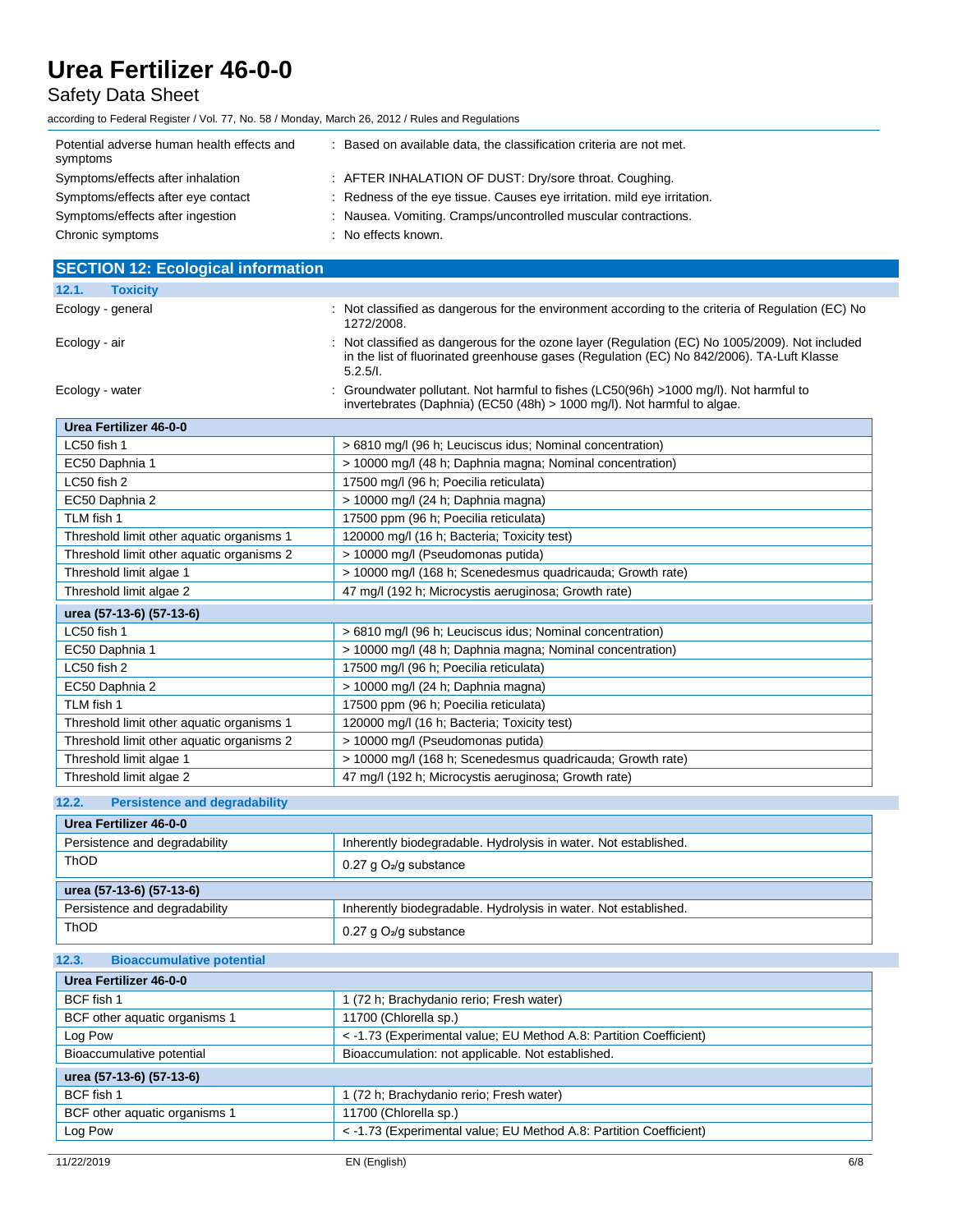## Safety Data Sheet

according to Federal Register / Vol. 77, No. 58 / Monday, March 26, 2012 / Rules and Regulations

| urea (57-13-6) (57-13-6)            |                       |                                                   |  |  |  |
|-------------------------------------|-----------------------|---------------------------------------------------|--|--|--|
| Bioaccumulative potential           |                       | Bioaccumulation: not applicable. Not established. |  |  |  |
| 12.4.<br><b>Mobility in soil</b>    |                       |                                                   |  |  |  |
| No additional information available |                       |                                                   |  |  |  |
|                                     |                       |                                                   |  |  |  |
| 12.5.                               | Other adverse effects |                                                   |  |  |  |

Other information **COLOREGY COLOREGY COLOREGY COLOREGY COLOREGY COLOREGY COLOREGY COLOREGY COLOREGY COLOREGY COLOREGY COLOREGY COLOREGY COLOREGY COLOREGY COLOREGY COLOREGY COLOREGY COLOR** 

| <b>SECTION 13: Disposal considerations</b>                          |                                                                                                                                                                        |  |  |  |  |
|---------------------------------------------------------------------|------------------------------------------------------------------------------------------------------------------------------------------------------------------------|--|--|--|--|
| 13.1.<br><b>Disposal methods</b>                                    |                                                                                                                                                                        |  |  |  |  |
| Waste treatment methods                                             | : Dispose of contents/container in accordance with licensed collector's sorting instructions.                                                                          |  |  |  |  |
| Product/Packaging disposal recommendations                          | : Remove to an authorized dump (Class II). Do not discharge into drains or the environment.<br>Dispose in a safe manner in accordance with local/national regulations. |  |  |  |  |
| Additional information                                              | : LWCA (the Netherlands): KGA category 03. Can be considered as non hazardous waste<br>according to Directive 2008/98/EC.                                              |  |  |  |  |
| Ecology - waste materials                                           | : Avoid release to the environment.                                                                                                                                    |  |  |  |  |
| <b>SECTION 14: Transport information</b>                            |                                                                                                                                                                        |  |  |  |  |
| <b>Department of Transportation (DOT)</b><br>In accordance with DOT |                                                                                                                                                                        |  |  |  |  |
| Other information                                                   | No supplementary information available.                                                                                                                                |  |  |  |  |

#### **Transportation of Dangerous Goods**

**Transport by sea**

#### **Air transport**

| <b>SECTION 15: Regulatory information</b> |  |  |  |  |  |  |
|-------------------------------------------|--|--|--|--|--|--|
| 15.1. US Federal regulations              |  |  |  |  |  |  |

All components of this product are listed, or excluded from listing, on the United States Environmental Protection Agency Toxic Substances Control Act (TSCA) inventory

#### **15.2. International regulations**

### **CANADA**

**Urea Fertilizer 46-0-0** Not listed on the Canadian DSL (Domestic Substances List)/NDSL (Non-Domestic Substances List)

## **urea (57-13-6) (57-13-6)**

Listed on the Canadian DSL (Domestic Substances List)

#### **EU-Regulations**

No additional information available

## **National regulations**

No additional information available

**15.3. US State regulations**